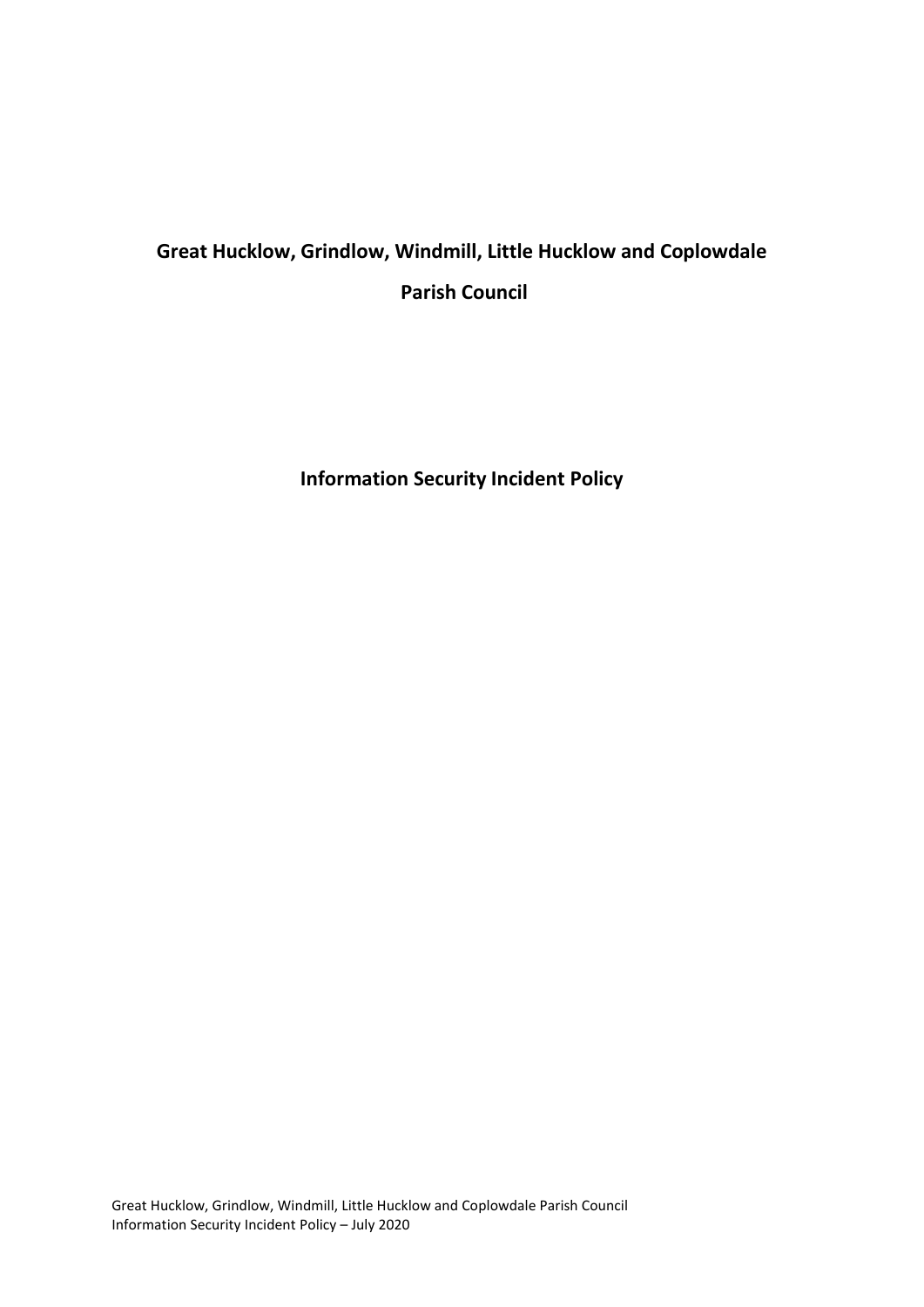# **Great Hucklow, Grindlow, Windmill, Little Hucklow and Coplowdale Parish Council Document Retention Policy**

# **Introduction**

This document defines an Information Security Incident and the procedure to report an incident. This document applies to all Councillors and Employees of Great Hucklow, Grindlow, Windmill, Little Hucklow and Coplowdale Parish Council (The Council), contractual third parties and agents of the Council who have access to Information Systems or information used for the Council's purposes.

# **1 Definition**

An information security incident occurs when data or information is transferred or is at risk of being transferred to somebody who is not entitled to receive it, or data is at risk from corruption.

An Information Security Incident includes:

• The loss or theft of data or information

• The transfer of data or information to those who are not entitled to receive that information

• Attempts (either failed or successful) to gain unauthorised access to data or information storage or a computer system

• Changes to information or data or system hardware, firmware, or software characteristics without the Council's knowledge, instruction, or consent

- Unwanted disruption or denial of service to a system
- The unauthorised use of a system for the processing or storage of data by any person.

## **2 Reporting**

## 2.1 When to Report-

All events that result in the actual or potential loss of data, breaches of confidentiality, unauthorised access or changes to systems should be reported as soon as they happen.

2.2 How to Report

The Clerk must be contacted by email with the following information:

- Contact name and number of person reporting the incident
- The type of data or information involved
- Whether the loss of the data puts any person or other data at risk
- Location of the incident
- Date and time the security incident occurred

Great Hucklow, Grindlow, Windmill, Little Hucklow and Coplowdale Parish Council Information Security Incident Policy – July 2020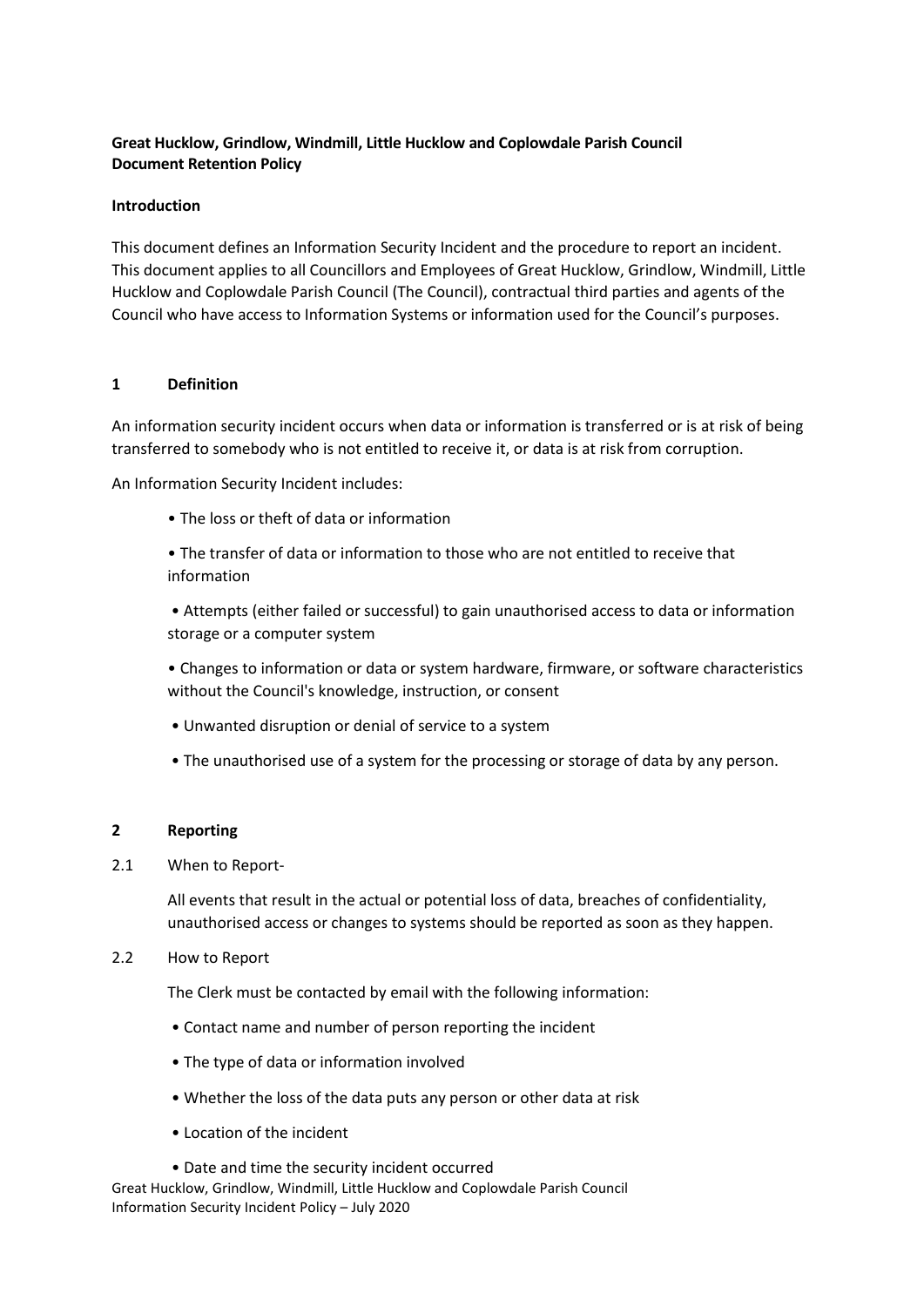- Location of data or equipment affected
- Type and circumstances of the incident

#### 2.3 What to Report

All Information Security Incidents must be reported

### **3 Examples of Information Security / Misuse Incident Protocols**

Information Security Incidents are not limited to this list, which contains examples of some of the most common incidents.

#### 3.1 Malicious Incident

- Computer infected by a Virus or other malware, (for example spyware or adware)
- An unauthorised person changing data

• Receiving and forwarding chain letters – Including virus warnings, scam warnings and other emails which encourage the recipient to forward onto others

• Social engineering - Unknown people asking for information which could gain them access to Council data (e.g. a password or details of a third party)

- Unauthorised disclosure of information electronically, in paper form or verbally
- Falsification of records, inappropriate destruction of records
- Denial of Service, for example

• Damage or interruption to the Council's equipment or services caused deliberately e.g. computer vandalism

- Connecting non-Council equipment to the Council network
- Unauthorised Information access or use

• Giving information to someone who should not have access to it - verbally, in writing or electronically

• Printing or copying confidential information and not storing it correctly or confidentially.

#### 3.2 Access Violation

• Disclosure of logins to unauthorised people

• Disclosure of passwords to unauthorised people e.g. writing down your password and leaving it on display

• Accessing systems using someone else's authorisation e.g. someone else's user id and password

• Inappropriately sharing security devices such as access tokens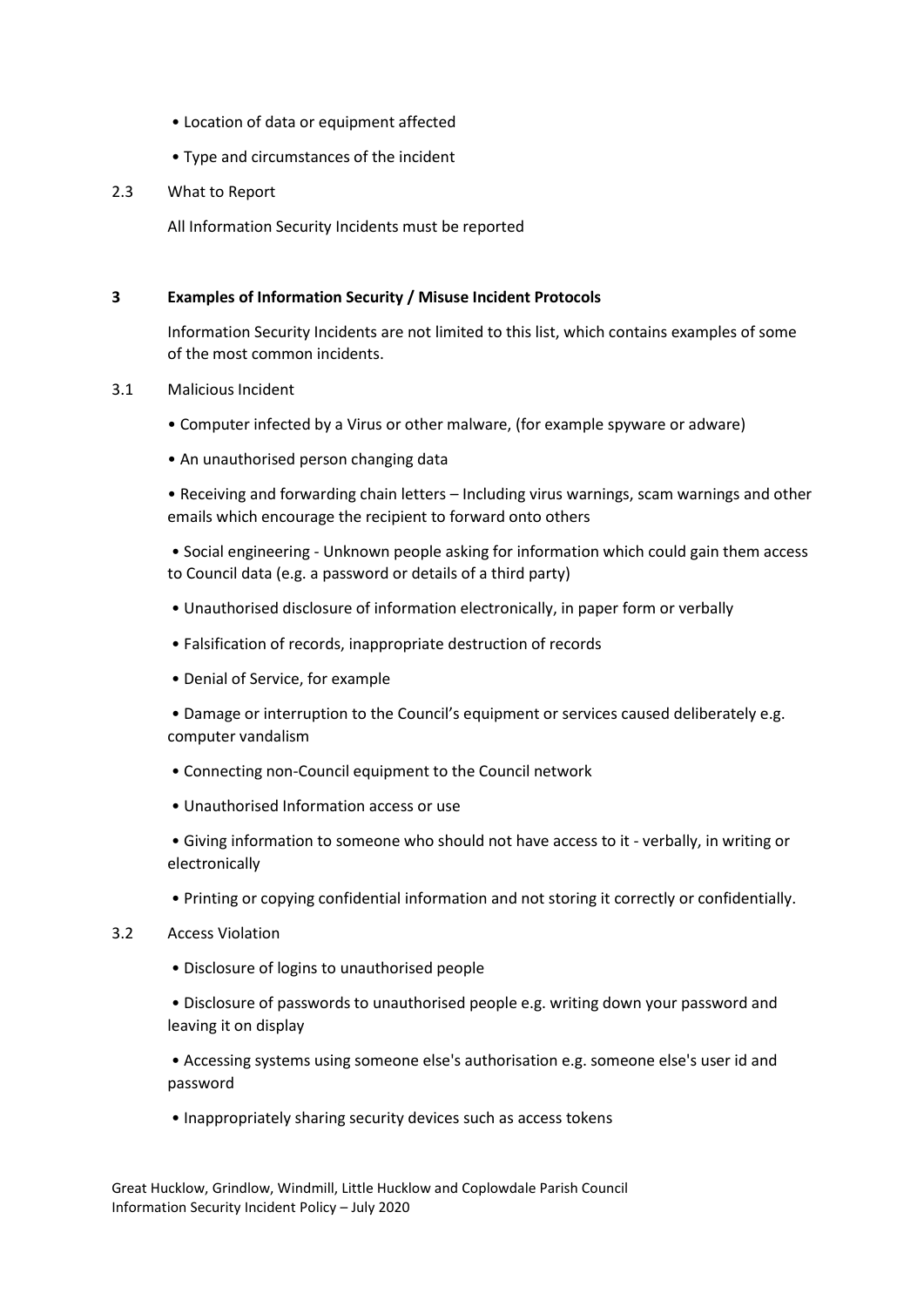• Other compromise of user identity e.g. access to network or specific system by unauthorised person

• Allowing Unauthorised Physical access to secure premises e.g. server room, scanning facility, dept area.

- 3.3 Environmental
	- Loss of integrity of the data within systems and transferred between systems
	- Damage caused by natural disasters e.g. fire, burst pipes, lightning etc.
	- Deterioration of paper records
	- Deterioration of backup tapes
	- Introduction of unauthorised or untested software
	- Information leakage due to software errors

#### 3.4 Inappropriate use

- Accessing inappropriate material on the internet
- Sending inappropriate emails
- Personal use of services and equipment in work time
- Using unlicensed Software
- Misuse of facilities, e.g. phoning premium line numbers
- 3.5 Theft / loss Incident
	- Theft / loss of data written or electronically held
	- Theft / loss of any of the Council's equipment including computers, monitors, mobile phones, memory sticks etc.

#### 3.6 Accidental Incident

- Sending an email containing sensitive information to 'all councillors' by mistake
- Receiving unsolicited mail of an offensive nature, e.g. containing pornographic, obscene, racist, sexist, grossly offensive or violent material
- Receiving unsolicited mail which requires you to enter personal data
- 3.7 Miss-keying
	- Receiving unauthorised information
	- Sending information to wrong recipient.